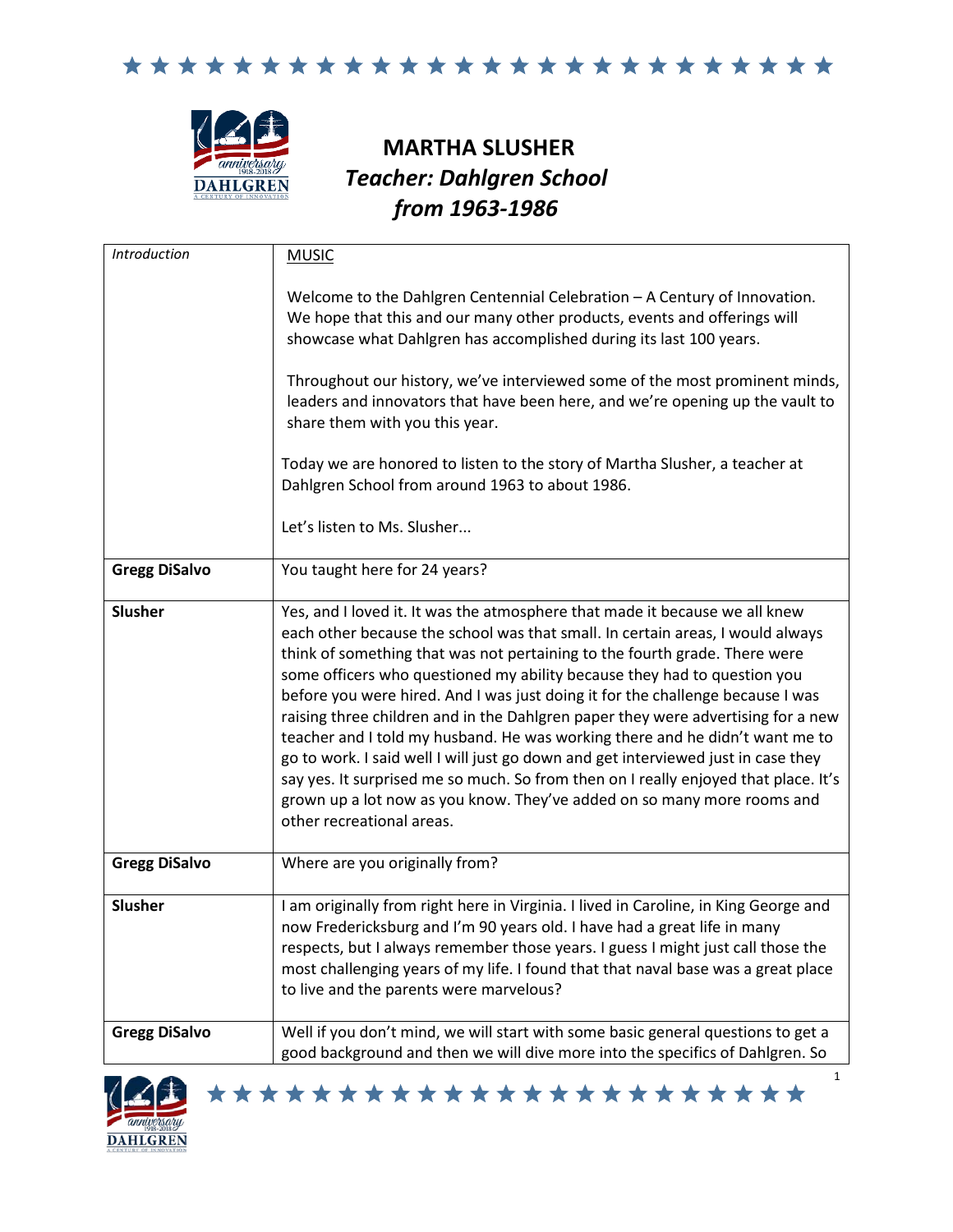|                       | how did you and your husband first meet?                                                                                                                                                                                                                                                                                                                                                                                                                                                                                                                                                                                                                                                                                                                                                                                                                                                              |
|-----------------------|-------------------------------------------------------------------------------------------------------------------------------------------------------------------------------------------------------------------------------------------------------------------------------------------------------------------------------------------------------------------------------------------------------------------------------------------------------------------------------------------------------------------------------------------------------------------------------------------------------------------------------------------------------------------------------------------------------------------------------------------------------------------------------------------------------------------------------------------------------------------------------------------------------|
| <b>Slusher</b>        | Oh, we met at Mary Washington College during either my senior or junior year.<br>I graduated in 1948. I enjoyed college life tremendously and I was planning to<br>get my master's degree but my husband took me and my three children to the<br>University of Virginia and I was going to school there in hopes that they could<br>attend but my youngest daughter was too young. She had never been to<br>Kindergarten, so they turned me down and said no. We don't have young<br>children but, the other two were accepted, but since I couldn't leave her at<br>home or anywhere we packed up and came back home. Later on I took night<br>classes when my husband was at home with the children. He worked at<br>Dahlgren in the computer area. I just took classes. I never got my master's,<br>which was ok.                                                                                  |
| <b>Gregg Di Salvo</b> | Where did you train to teach? Was that in these night classes?                                                                                                                                                                                                                                                                                                                                                                                                                                                                                                                                                                                                                                                                                                                                                                                                                                        |
| <b>Slusher</b>        | No, that was before I graduated. You had to practice teaching, so they would<br>send us to bigger areas. They sent me to Fairfax and that's where I got my<br>practice which was excellent.                                                                                                                                                                                                                                                                                                                                                                                                                                                                                                                                                                                                                                                                                                           |
| <b>Gregg DiSalvo</b>  | What subject did you teach?                                                                                                                                                                                                                                                                                                                                                                                                                                                                                                                                                                                                                                                                                                                                                                                                                                                                           |
| <b>Slusher</b>        | I taught the fourth grade. The principal want me to teach seventh grade, but I<br>said no no no. I really loved that age child (fourth grade). They were wonderful<br>children. Most of them were quite bright. In fact, it was somewhat a challenge<br>to me, so I would give them all kinds of extra things like classical music. Things<br>that were not required and they loved it and anything that was patriotic<br>especially on the base. I just loved it. We would give programs and invite other<br>classes to come. For instance when we were studying history back when they<br>had bazars, I would have a practice bizar in the classroom to introduce them to<br>trade and they would bring little things from home and we would say so things<br>were a dollar a piece or 50 cents and if nobody would buy so I would say 25<br>cents, 10 cents and they learned to do that very well. |
| <b>Gregg DiSalvo</b>  | Do you recall how many students were at the Dahlgren school when you taught<br>there?                                                                                                                                                                                                                                                                                                                                                                                                                                                                                                                                                                                                                                                                                                                                                                                                                 |
| Slusher               | The first year the teacher before in the third grade resigned because the<br>children were so bad. That was the truth, but she had been there a long enough<br>to retire, so everybody wondered who in the world was going to tackle this<br>class. They had a disturbed boy in that class and nobody would do anything<br>about it. I can't think of who the technical director of the base was. I wasn't<br>supposed to but I didn't realize it at the time but I was going over the principal's<br>head. I talked to that guy (the technical director) and he wanted to know how I                                                                                                                                                                                                                                                                                                                 |



\*\*\*\*\*\*\*\*\*\*\*\*\*\*\*\*\*\*\*\*\*\*\*

2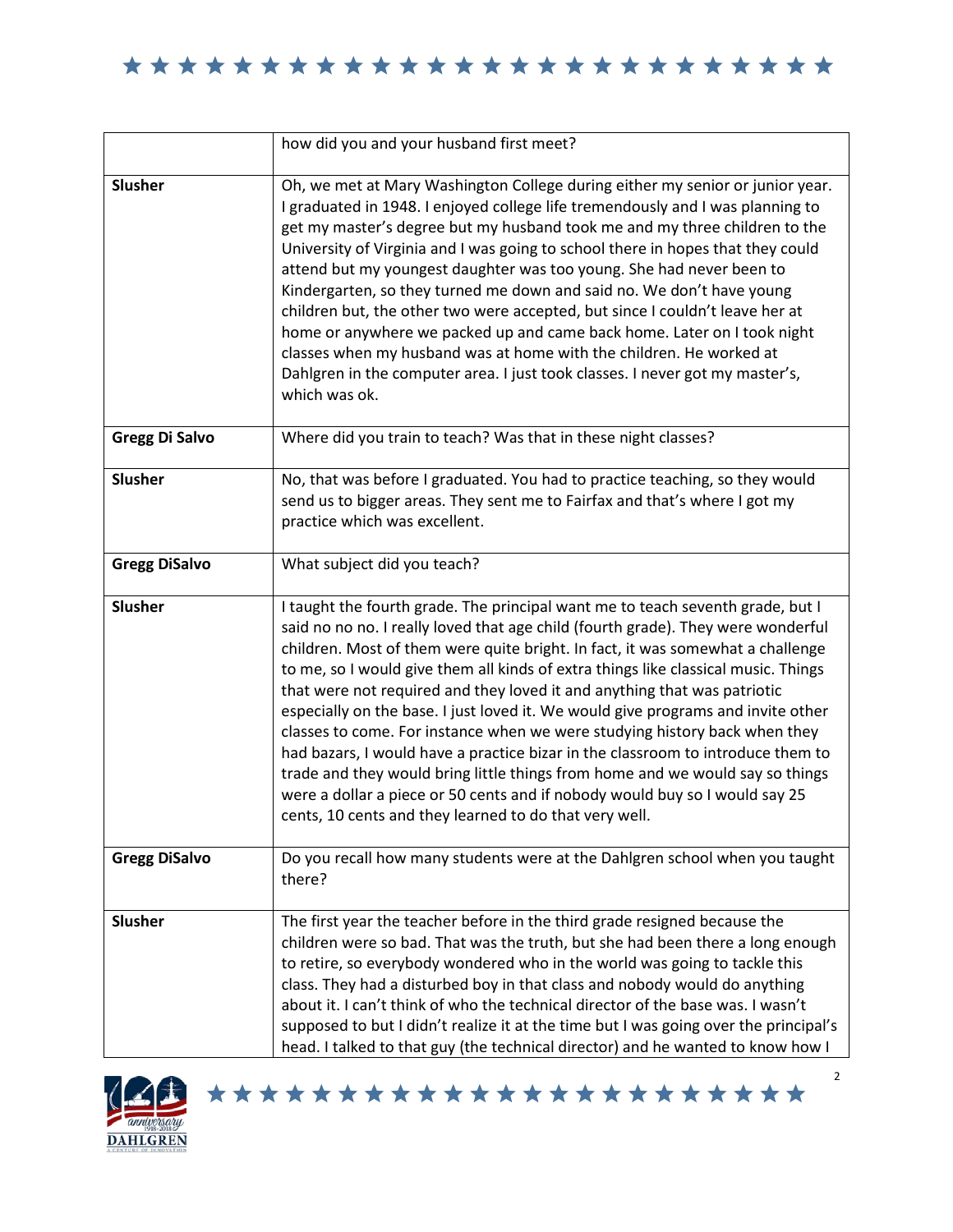| <b>Gregg DiSalvo</b> | liked teaching. I said I loved it except there's one student that is really disturbed<br>and he really needs to be in a special school so the technical director got him<br>out of there and sent him to a special school and then everything was all right. I<br>can go back and tell you the names of some of those children. One of them is<br>now a minister of the church I go to. She's not the minister of the church but<br>she works in the church. Are you familiar with Jones at the newspaper?<br>Ed Jones Yes                                                                                                                                                                                                                                                                                                                                                                                                                                                                                                                                                                          |
|----------------------|-----------------------------------------------------------------------------------------------------------------------------------------------------------------------------------------------------------------------------------------------------------------------------------------------------------------------------------------------------------------------------------------------------------------------------------------------------------------------------------------------------------------------------------------------------------------------------------------------------------------------------------------------------------------------------------------------------------------------------------------------------------------------------------------------------------------------------------------------------------------------------------------------------------------------------------------------------------------------------------------------------------------------------------------------------------------------------------------------------|
| <b>Slusher</b>       | I remember teaching his younger brother or older brother or someone. Jones<br>remembers lots.                                                                                                                                                                                                                                                                                                                                                                                                                                                                                                                                                                                                                                                                                                                                                                                                                                                                                                                                                                                                       |
| <b>Gregg DiSalvo</b> | Can you tell us a little about your husband?                                                                                                                                                                                                                                                                                                                                                                                                                                                                                                                                                                                                                                                                                                                                                                                                                                                                                                                                                                                                                                                        |
| Slusher              | That was a long time ago. He worked in K-lab, but he wasn't an officer                                                                                                                                                                                                                                                                                                                                                                                                                                                                                                                                                                                                                                                                                                                                                                                                                                                                                                                                                                                                                              |
| <b>Gregg DiSalvo</b> | What attracted you to Dahlgren? Well, what got him attracted him to Dahlgren?                                                                                                                                                                                                                                                                                                                                                                                                                                                                                                                                                                                                                                                                                                                                                                                                                                                                                                                                                                                                                       |
| <b>Slusher</b>       | Well, we lived on a farm in King George and it was a colonial estate and he was<br>a musician. He had his own band and that was just a hobby but he wanted to.<br>He went to Hood College and then Peabody. We had one room with just musical<br>instruments and he wanted to raise sheep. This has nothing to do with this but<br>it does have something to do with my husband. They would bring up all these<br>sheep and shear them. One mother had twins. They don't take care of their<br>babies except for one, so they will take one and leave the other and so we<br>adopted the baby and the children and I help raise the baby. That was just so<br>much fun, but he did not succeed at any of this farming because he was not a<br>farmer. So we were real close friends of the veterinarian and I told the<br>veterinarian why don't we just sell all of these animals and go work on the base<br>and we did. We sold everything and went down there to work and enjoyed it.<br>He died early. He had heart troubles, but he enjoyed working there (the base)<br>and he was successful. |
| <b>Gregg DiSalvo</b> | You mentioned King George County earlier. What was the relationship between<br>Dahlgren and the surrounding area?                                                                                                                                                                                                                                                                                                                                                                                                                                                                                                                                                                                                                                                                                                                                                                                                                                                                                                                                                                                   |
| <b>Slusher</b>       | Well, I tell you, everybody made their money by working at Dahlgren, which<br>kept King George going. It (King George) has grown tremendously because of<br>the base.                                                                                                                                                                                                                                                                                                                                                                                                                                                                                                                                                                                                                                                                                                                                                                                                                                                                                                                               |

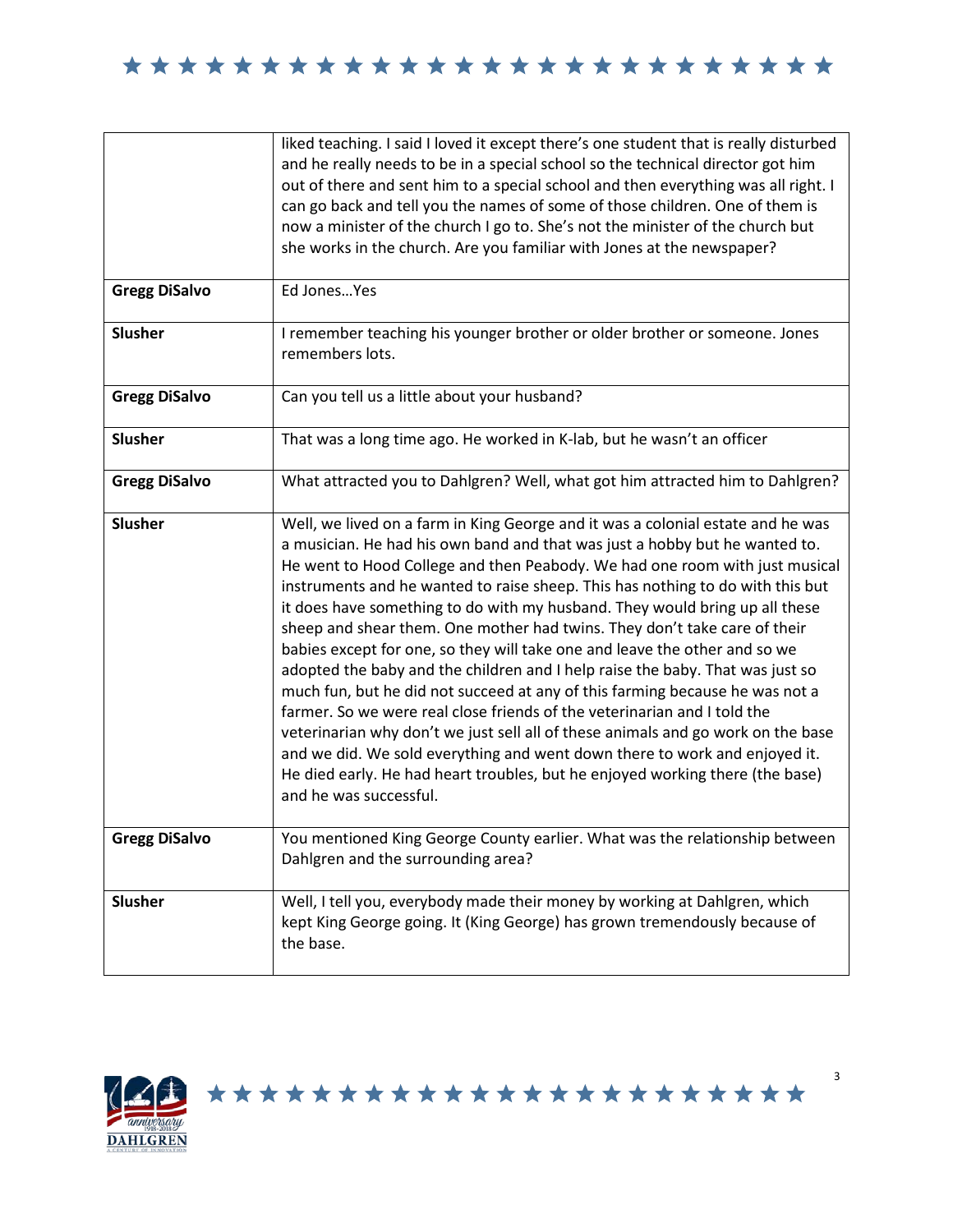| <b>Gregg DiSalvo</b> | Were the Dahlgren School students any different from any others you taught off<br>base?                                                                                                                                                                                                                                                                                                                                                                                                                                                                                                                                                                                                                                                                                                                                                                                                                                                                                                                                                                                                          |
|----------------------|--------------------------------------------------------------------------------------------------------------------------------------------------------------------------------------------------------------------------------------------------------------------------------------------------------------------------------------------------------------------------------------------------------------------------------------------------------------------------------------------------------------------------------------------------------------------------------------------------------------------------------------------------------------------------------------------------------------------------------------------------------------------------------------------------------------------------------------------------------------------------------------------------------------------------------------------------------------------------------------------------------------------------------------------------------------------------------------------------|
| <b>Slusher</b>       | They were smarter.                                                                                                                                                                                                                                                                                                                                                                                                                                                                                                                                                                                                                                                                                                                                                                                                                                                                                                                                                                                                                                                                               |
| <b>Gregg DiSalvo</b> | Smarter. Why do you think that is?                                                                                                                                                                                                                                                                                                                                                                                                                                                                                                                                                                                                                                                                                                                                                                                                                                                                                                                                                                                                                                                               |
| Slusher              | Because they had smarter parents. {Chuckle}                                                                                                                                                                                                                                                                                                                                                                                                                                                                                                                                                                                                                                                                                                                                                                                                                                                                                                                                                                                                                                                      |
| <b>Gregg DiSalvo</b> | What were some of your most memorable experiences teaching at Dahlgren?                                                                                                                                                                                                                                                                                                                                                                                                                                                                                                                                                                                                                                                                                                                                                                                                                                                                                                                                                                                                                          |
| Slusher              | I had a lot of good experiences at Dahlgren, so I don't know what to tell you. It<br>was dangerous driving sometimes.                                                                                                                                                                                                                                                                                                                                                                                                                                                                                                                                                                                                                                                                                                                                                                                                                                                                                                                                                                            |
| <b>Gregg DiSalvo</b> | How come?                                                                                                                                                                                                                                                                                                                                                                                                                                                                                                                                                                                                                                                                                                                                                                                                                                                                                                                                                                                                                                                                                        |
| Slusher              | Well, everyone was going to work at the same time, leaving at the same time<br>and I'll never forget this bus, I don't know why, but it seemed to be chasing me<br>and we got to a hill, an incline rather, and he would stay behind me instead of<br>passing me. He was chasing me down. I finally, it was just two lanes, but I had to<br>wait till all these cars got out of my way before I could change lanes. It was<br>scary because I couldn't get over. I didn't have any bad accidents. They hadn't<br>even put the light up at 301 to turn onto Dahlgren Road, but they have<br>improved it. The saddest thing is when they had a school bus accident right<br>there. A big ol truck was coming down right at 301 where the light is now and it<br>hit the school bus. They had called for volunteers and that was the saddest<br>thing to happen to me here on base because one of my good students got<br>killed.                                                                                                                                                                   |
| Karen Laughterback   | So did you guys ever live on base or did you live off base?                                                                                                                                                                                                                                                                                                                                                                                                                                                                                                                                                                                                                                                                                                                                                                                                                                                                                                                                                                                                                                      |
| Slusher              | I drove to Dahlgren from King George. I got my own little car because I wouldn't<br>drive in with my husband. He goes earlier than I go really. She was old enough<br>and I would take her to school on the way. I'll never forget when she learned to<br>drive that Toyota. We lived on a hill and she parked it on that hill and I got up<br>one morning and I asked where's the car. She has left the brake off or<br>something and it had back all the way down across the road into another<br>vehicle. We had a chimney fire. Well I had put a lot of stuff in the fireplace. I<br>guess I put too much. I know it was Christmas. The tree and all and it caused a<br>Chimney fire. They came and boy did they come. I think King George has really<br>really thrived because of all those people in Presidential Lakes. Ed Veazy have<br>you ever heard of Ed Veazey. I remember teaching his children too. I might have<br>taught him. I taught his son but anyway he owns Cleydale and sold it. It's a<br>landmark and now he wants to buy it back. It belonged to a movie star. Alonya |





4